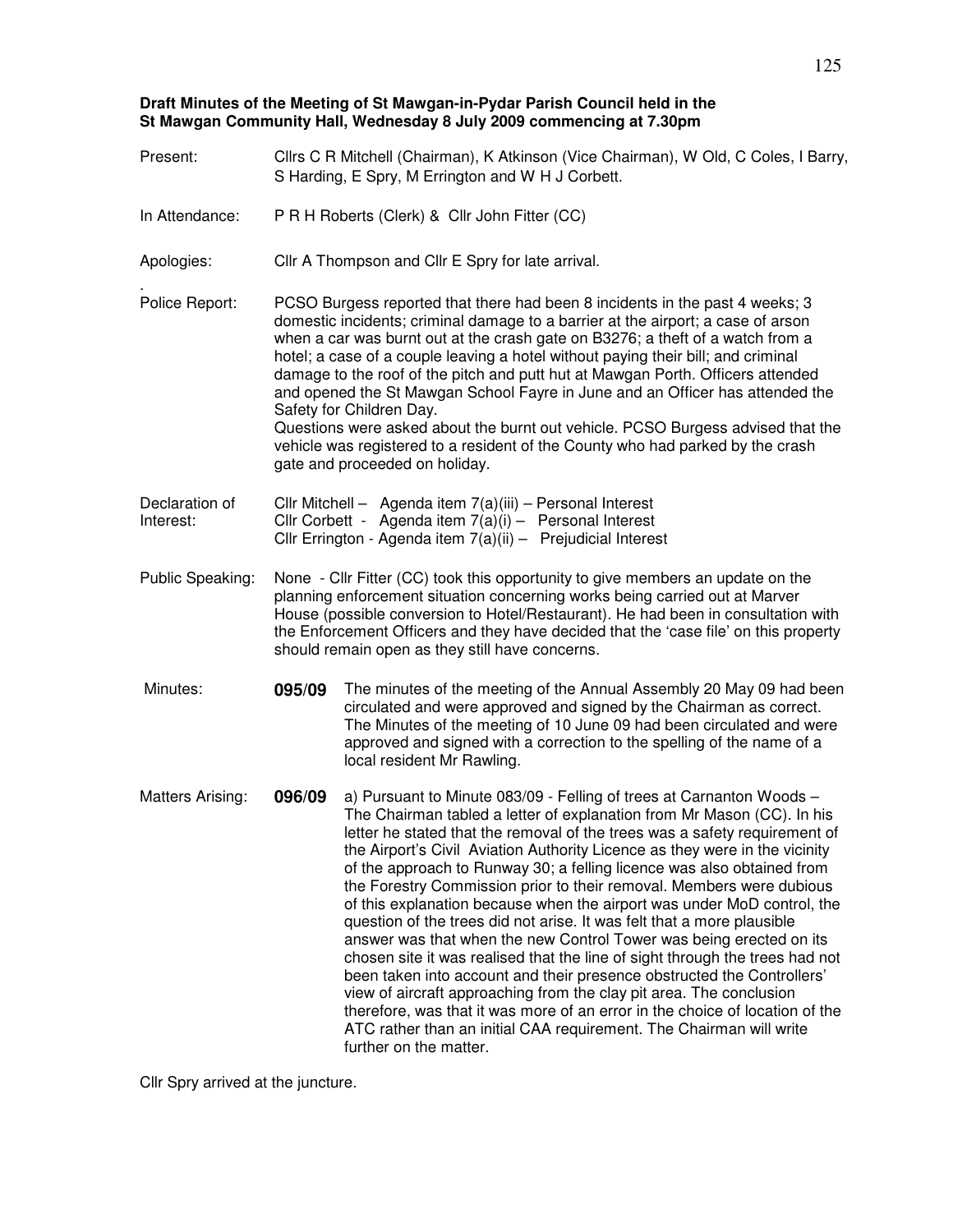Planning: **097/09** a) New Applications

(i) CC – Executive (Economy Portfolio) – 09/00777 – Erection of a canopy to Airport Terminal food and beverage outside seating area. Newquay (Cornwall) Airport. It was Resolved to raise no objections to this application.

(ii) Burgess – 09/00725 – Raise roof of existing garage/study area to form new room in roof. Erect new detached double garage and convert existing integral area to habitable space. Alter existing bedroom window/doors to give access to existing first floor deck area. Waters Edge, Tredragon Road, Mawgan Porth. It was Resolved to support this application.

Cllr Errington having declared a Prejudicial Interest left the chamber for this item.

(iii) Cutt – 09/00722 – Approval of details reserved by conditions 2,4 & 6 of 08/01080. Land adjacent Pirates Perch, Trenance, Mawgan Porth. It was Resolved to raise no objections to the applicant's response regarding the details reserved by the laid down conditions.

(b) Advice from Cornwall Council

(i)Internal decoration and refurbishment. Rectify damp penetration through walls. Clear Ivy from external walls and lime wash. Old Lanvean Cottage, Lanvean, St Mawgan (Min070/09). Granted

(ii)Proposed conversion of Lanerick to provide dual use as guest house/surfers lodge and continued residential occupation together with construction of extensions to the building. The Park, Mawgan Porth. (Min 070/09). Granted.

(iii) Proposed construction of new dwelling – redesign of approval 06/01050. Plot 10, Tredragon Close, Mawgan Porth (Min070/09). Granted.

(iv) Erection of conservatory to north-east elevation of property. Linden Lea, Trevenna Cross, St Mawgan (Min 084/09). Granted.

(v) Outline planning for erection of 3/4 bedroom house. Rectory Plot, St Mawgan (Min 084/09). Application withdrawn.

(c) Other Issues:

(i) Cornwall Council Planning Liaison Group –. It was agreed that Cllr Corbett will attend the next meeting scheduled for 15 July 09 as the Clerk would be away on holiday.

(ii) Sale of St Mawgan Rectory and Garden Plot – The Chairman reported that the Archdeacon for Cornwall, The Ven Roger Bush BA had chaired a meeting of residents on Monday 6 July 09. The meeting had been convened by the Diocese in order to explain the rationale behind the sale. The Chairman advised members that he understood that the Diocesan Property Services, having listened to the concerns of the community, were now considering selling the Rectory and garden as a single unit.

Donations: **098/09** None requested.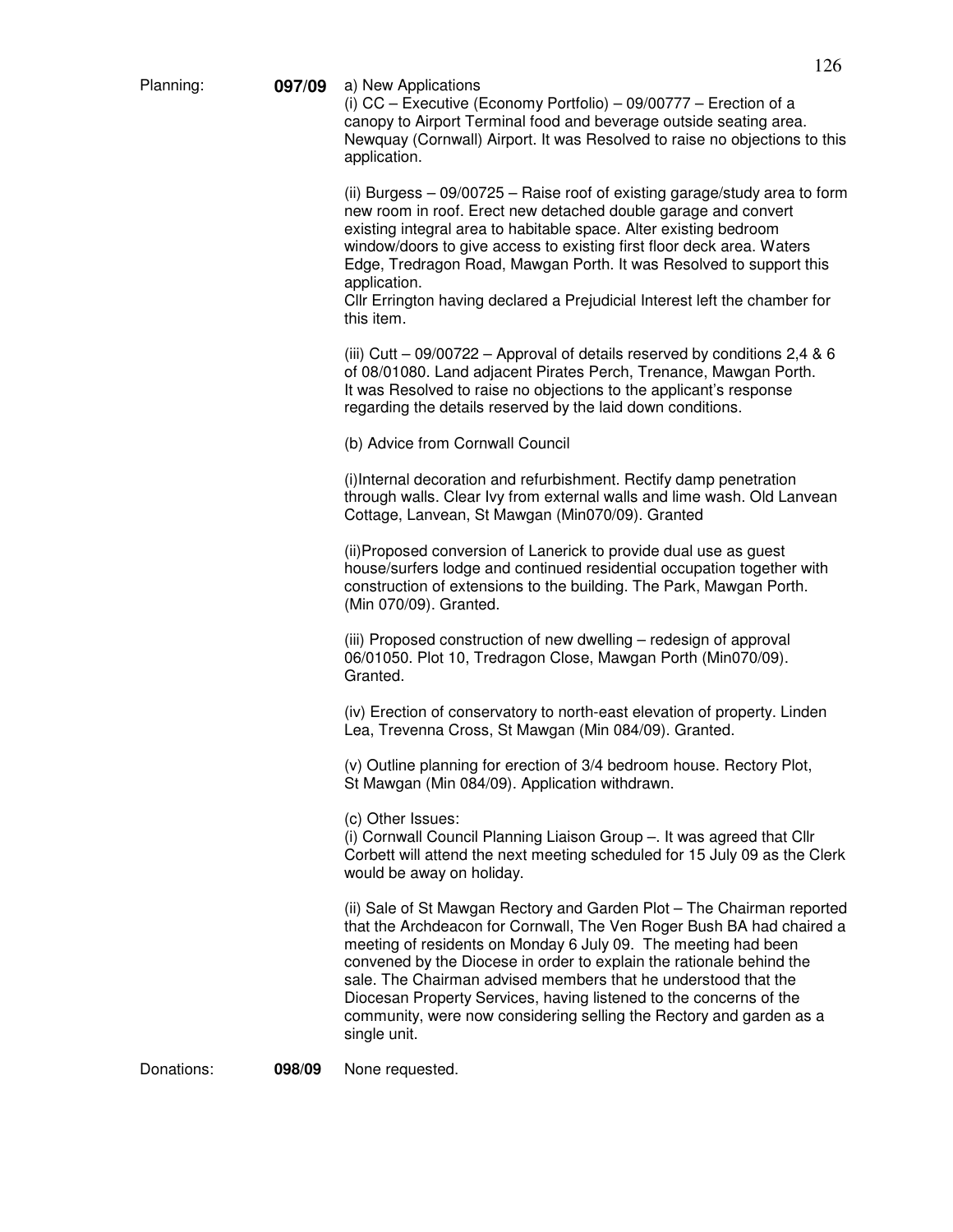|                                                              |        |                                                                                                                                                                                                                                                                                                                                                                                                                                                                                                                                                                                                                                                                                                                                                                                                                                                                                                                                                                                                                                      | 127      |  |
|--------------------------------------------------------------|--------|--------------------------------------------------------------------------------------------------------------------------------------------------------------------------------------------------------------------------------------------------------------------------------------------------------------------------------------------------------------------------------------------------------------------------------------------------------------------------------------------------------------------------------------------------------------------------------------------------------------------------------------------------------------------------------------------------------------------------------------------------------------------------------------------------------------------------------------------------------------------------------------------------------------------------------------------------------------------------------------------------------------------------------------|----------|--|
| Newquay<br><b>Cornwall Airport</b><br>Consultative<br>Forum: | 099/09 | Following Cllr Harvey's resignation from the PC a vacancy exists on this<br>forum for a representative from the Council. As Cllr Thompson had been<br>a substitute member for Cllr Harvey, it was agreed to ask her if she<br>wished to be our representative. In the event that CIIr Thompson wishes<br>to stand down it was agreed that Cllr Errington would represent the<br>Council on the Forum. It was also agreed that Cllr Old would serve as our<br>substitute member.                                                                                                                                                                                                                                                                                                                                                                                                                                                                                                                                                      |          |  |
| Mawgan Porth<br>Beach:                                       | 100/09 | Cllr Errington reported that a large fire had been lit on the beach and<br>bottles had been smashed in the ashes. The Clerk advised that the<br>Alcohol Free Zone signs were still awaited and that he would chase the<br>supply of these signs with the CC Beach Manager. Cllr Old reported<br>damage to some of the lower North Steps and that the dog bin at the<br>top of the steps had a broken door. The Clerk will contact CC about the<br>steps and a new dog bin we have in store will be provided. Cllr Old also<br>agreed to advise the Clerk of the number of metal securing pins needed<br>to complete the fitting of tiles to the disabled access area so that an<br>order for replacements can be placed. It was also noted that a TV<br>company van had also parked at the beach entrance during a recent<br>authorised filming event. Whilst authority had been given to allow a 4x4<br>on the beach other vehicles had been required to park elsewhere. The<br>Clerk will advise the CC beach manager accordingly. |          |  |
| Playing Field:                                               | 101/09 | It was noted that the old redundant gang mowers had now been in<br>storage for the past 7 years and it was considered unlikely that they<br>would be used again. An offer of £100 had been received for their<br>removal. It was Resolved that this figure should be accepted and the<br>asset register be adjusted accordingly.                                                                                                                                                                                                                                                                                                                                                                                                                                                                                                                                                                                                                                                                                                     |          |  |
| <b>Burial</b><br>Ground/Closed<br>Cemetery:                  | 102/09 | Nothing to report.                                                                                                                                                                                                                                                                                                                                                                                                                                                                                                                                                                                                                                                                                                                                                                                                                                                                                                                                                                                                                   |          |  |
| Footpaths:                                                   | 103/09 | The Clerk tabled a complaint by a resident of Mawgan Porth regarding<br>the poor condition of the surface FP 39. This path is rated as a 'gold'<br>path and should receive a high priority for repair by CC. The Clerk in<br>response had informed the Principal Access and Development Officer at<br>CC who will arrange a site visit as soon as possible. It was also noted<br>that this had been an ongoing issue for a number of years. Cllr Fitter<br>(CC) agreed to chase the matter with County officers.                                                                                                                                                                                                                                                                                                                                                                                                                                                                                                                     |          |  |
| Visitor<br>Information<br>Boards-<br>Mawgan Porth:           | 104/09 | Cllr Atkinson tabled a copy of the proposed art work which received<br>unanimous approval and Cllr Barry had received confirmation that<br>Council workers will reposition the signs and the Parish notice board on<br>the toilet block at Mawgan Porth to make space for board mounting.<br>Permission for the erection of all boards had now been received from<br>property/landowners.                                                                                                                                                                                                                                                                                                                                                                                                                                                                                                                                                                                                                                            |          |  |
| Vacancies in<br>Council:                                     | 105/09 | The Clerk advised that he still awaited the necessary paperwork form<br>CC Electoral Services which he understood had been held up due to the<br>Departments' workload associated with the County Elections. The Clerk<br>will seek a response as soon as possible.                                                                                                                                                                                                                                                                                                                                                                                                                                                                                                                                                                                                                                                                                                                                                                  |          |  |
| Other Reports:                                               | 106/09 | None.                                                                                                                                                                                                                                                                                                                                                                                                                                                                                                                                                                                                                                                                                                                                                                                                                                                                                                                                                                                                                                |          |  |
| Accounts:                                                    | 107/09 | 1. T Michell - Maintenance Contract - June 09                                                                                                                                                                                                                                                                                                                                                                                                                                                                                                                                                                                                                                                                                                                                                                                                                                                                                                                                                                                        | £1008.16 |  |
|                                                              |        | 2. M T Farmer - Beach Clean June 09                                                                                                                                                                                                                                                                                                                                                                                                                                                                                                                                                                                                                                                                                                                                                                                                                                                                                                                                                                                                  | £671.00  |  |